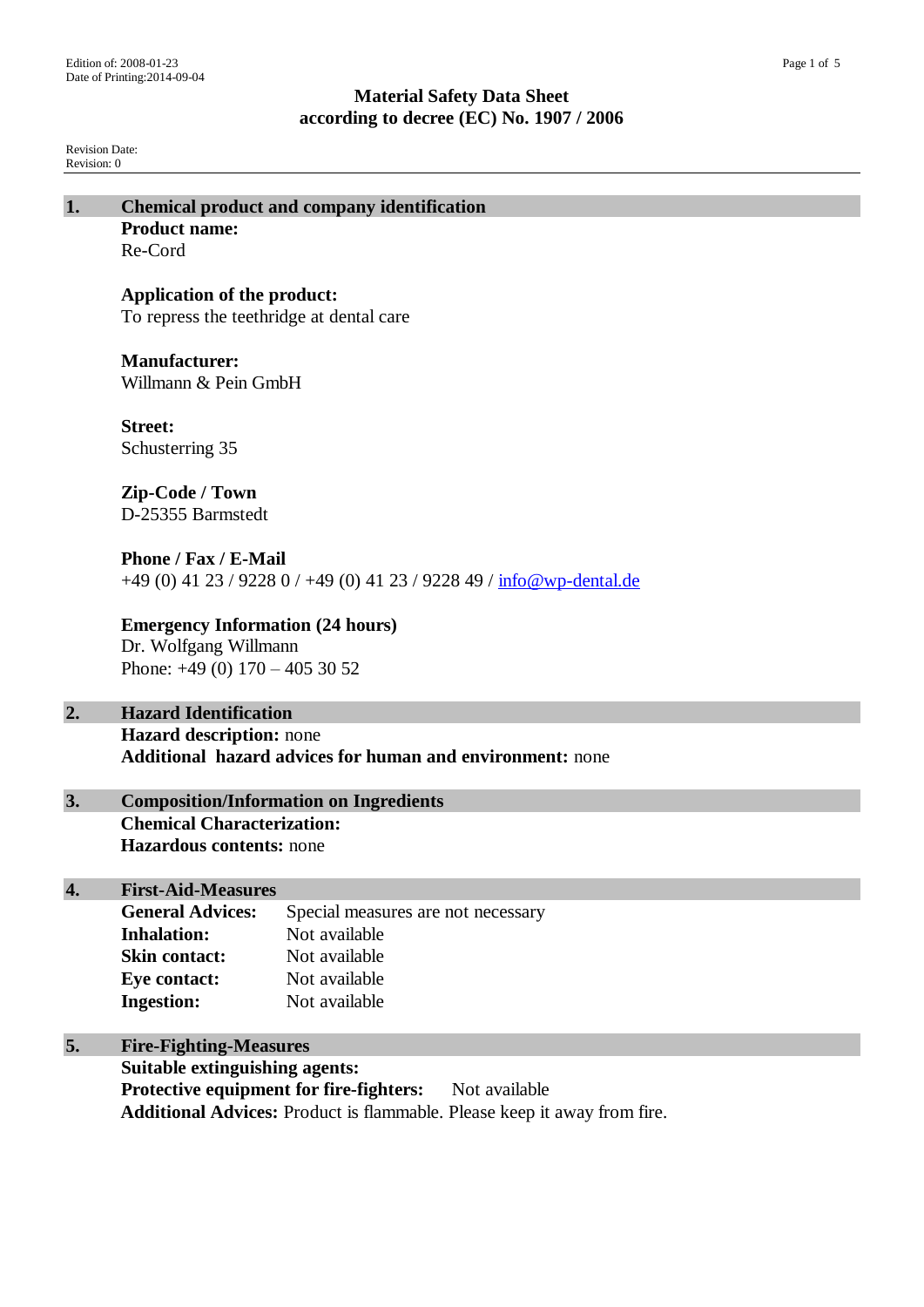Revision Date: Revision: 0

| 6. | <b>Accidental release measures</b>                                                                                           |                                                                       |  |  |
|----|------------------------------------------------------------------------------------------------------------------------------|-----------------------------------------------------------------------|--|--|
|    | <b>Personal precautions: None</b>                                                                                            |                                                                       |  |  |
|    | <b>Environmental protection measures</b>                                                                                     |                                                                       |  |  |
|    |                                                                                                                              |                                                                       |  |  |
|    | <b>Clean-up procedures: None</b>                                                                                             |                                                                       |  |  |
|    | <b>Additional information: None</b>                                                                                          |                                                                       |  |  |
|    |                                                                                                                              |                                                                       |  |  |
| 7. | <b>Handling and Storage</b>                                                                                                  |                                                                       |  |  |
|    | <b>Handling:</b><br>Product is only for dental use                                                                           |                                                                       |  |  |
|    |                                                                                                                              |                                                                       |  |  |
|    | <b>Information for safe handling:</b><br>No special measures necessary.<br>Information about fire- and explosion protection: |                                                                       |  |  |
|    |                                                                                                                              |                                                                       |  |  |
|    |                                                                                                                              |                                                                       |  |  |
|    | Keep away from open fire.                                                                                                    |                                                                       |  |  |
|    |                                                                                                                              |                                                                       |  |  |
|    | <b>Storage conditions:</b>                                                                                                   |                                                                       |  |  |
|    | Storage temperature: room temperature<br>Storage conditions:<br>Store dry.                                                   |                                                                       |  |  |
|    |                                                                                                                              |                                                                       |  |  |
|    | <b>Expiry Date:</b><br>If stored according to directions the products shelf life is 3 years.                                 |                                                                       |  |  |
|    |                                                                                                                              |                                                                       |  |  |
| 8. | <b>Exposure Controls/Personal Protection</b>                                                                                 |                                                                       |  |  |
|    |                                                                                                                              | Components with limit values to be monitored for specific workplaces: |  |  |
|    |                                                                                                                              |                                                                       |  |  |
|    | <b>Personal protective equipment:</b>                                                                                        |                                                                       |  |  |
|    | <b>Breathing protection:</b>                                                                                                 | Not necessary                                                         |  |  |
|    | <b>Hand-protection:</b>                                                                                                      | Not necessary                                                         |  |  |
|    | <b>Body-protection:</b>                                                                                                      | Not necessary                                                         |  |  |
|    |                                                                                                                              |                                                                       |  |  |
| 9. | <b>Physical and chemical Properties</b>                                                                                      |                                                                       |  |  |
|    | Form:                                                                                                                        | Knitted cotton in 4 different strengths                               |  |  |
|    | <b>Colour:</b>                                                                                                               | #00 brown-yellow                                                      |  |  |
|    |                                                                                                                              | violet-white<br>#0                                                    |  |  |
|    |                                                                                                                              | blue-white<br>#1                                                      |  |  |
|    |                                                                                                                              | # 2 green-white                                                       |  |  |
|    |                                                                                                                              |                                                                       |  |  |
|    | <b>Odour/Flavour:</b>                                                                                                        | neutral                                                               |  |  |
|    |                                                                                                                              |                                                                       |  |  |
|    | Safety relevant data                                                                                                         |                                                                       |  |  |
|    | Flash point:                                                                                                                 | not defined                                                           |  |  |
|    | Ignition temperature:                                                                                                        | not defined                                                           |  |  |
|    | Upper explosion limit:                                                                                                       | inexistent                                                            |  |  |
|    | Lower explosion limit:                                                                                                       | inexistent                                                            |  |  |
|    | Solubility in Water                                                                                                          | $(20^{\circ}C)$ inexistent                                            |  |  |
|    | Density:                                                                                                                     | $(20^{\circ}C)$ not defined                                           |  |  |
|    | <b>Bulk</b> density                                                                                                          | $(20^{\circ}C)$ not defined                                           |  |  |
|    | Ph-Value                                                                                                                     | $(20^{\circ}C)$ inexistent                                            |  |  |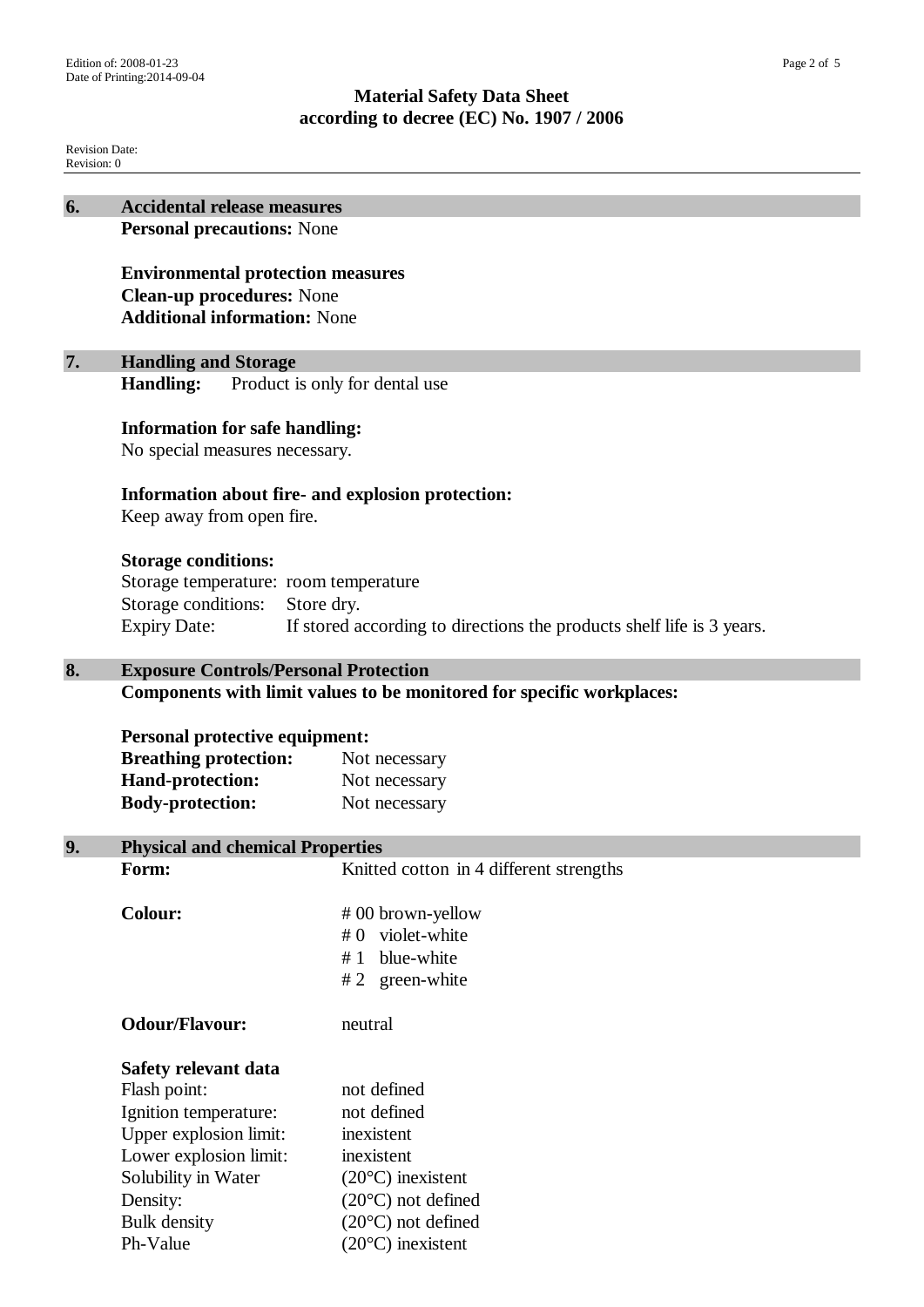Revision Date: Revision: 0

| Organic Solvents: | $0.0\%$     |
|-------------------|-------------|
| Solids content:   | 100 %       |
| Melting point:    | not defined |
| Boiling point:    | not defined |

# **10. Stability and Reactivity**

**Thermal decomposition / Conditions to be avoided: Materials to avoid:** none **Hazardous decomposition products:** No hazardous decomposition products known. **Additional Notes:** none

# **11. Toxicological information**

**Acute toxicity:** Primary irritant effect: -skin: Not irritant -eye: Not irritant -Sensitization: No sensitizing effects known

## **Subacute unto chronic toxicity**

Experience with human: no sensitizing potential

## **Additional toxicological Advices:**

When used and handled according to specification, the product does not have any harmful effects to our experience and the information provided to us.

The substance is not subject to classification according to the latest version of the EC-Lists.

## **12. Ecological information**

**Biological decomposition:** The product is biodegradable.

## **Ecotoxic effects**

Biological effects: Not specified

| Fish toxicity:      | Not specified |
|---------------------|---------------|
| Water organism:     | Not specified |
| Daphnia toxicity:   | Not specified |
| Water hazard class: | nwg           |

**Further details to ecology Bioakkumulation potential:** No data available

# **Effect of the determination of the PTB- and vPvB-Report:**

Endocrine disruption potential -not applicable-

# **13. Disposal considerations**

**Product:** Dispose of considering the local official regulations.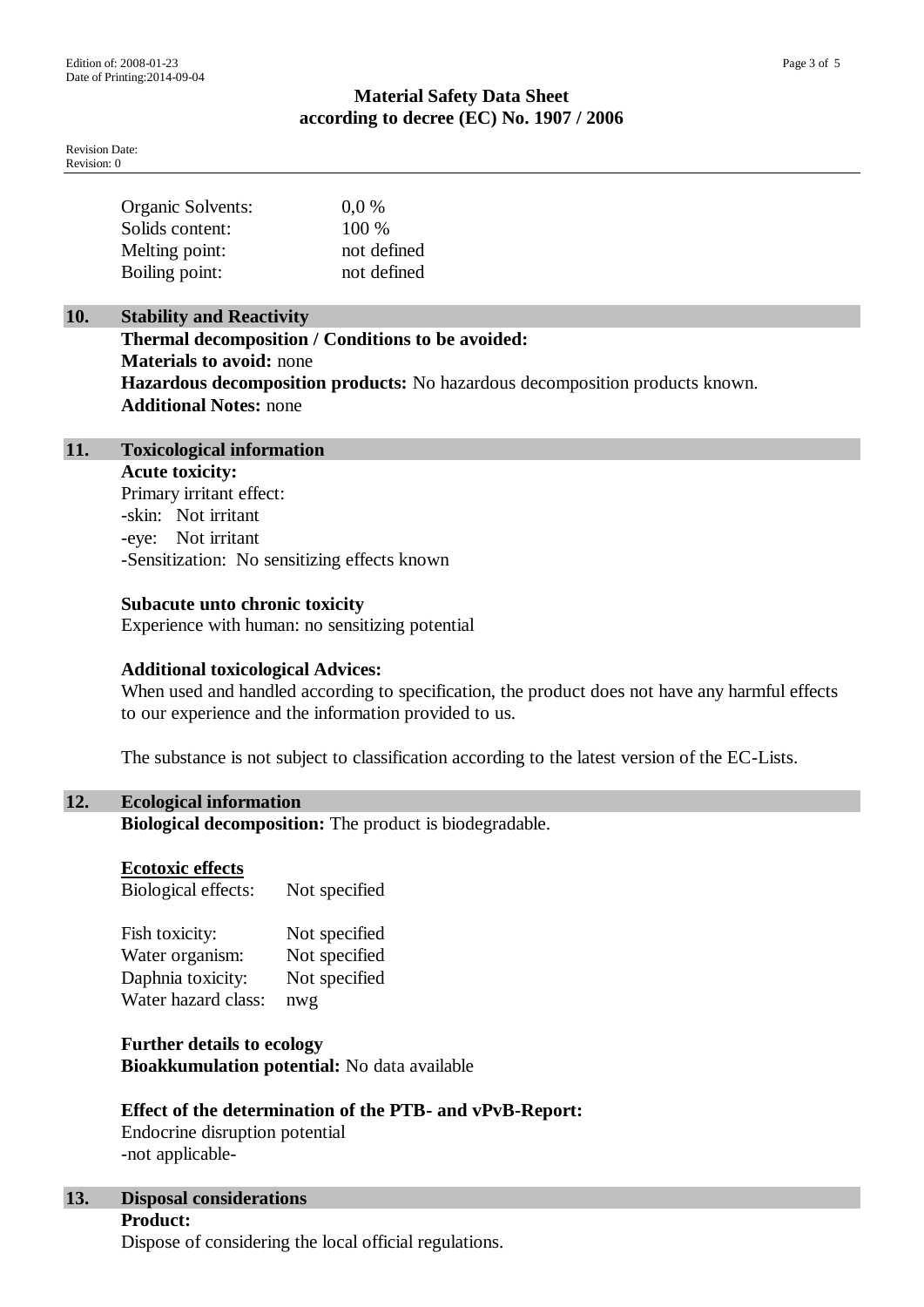Revision Date: Revision: 0

# **Disposal key according to "Abfallverzeichnis-Verordnung (AVV)"**

18 01 03 (Waste, at whose collection and disposal special measures are required (infection preventive purposes)

#### **Packaging:**

Packaging material which is not contaminated can be recycled.

#### **14. Transport informations/rules**

**Land transport ADR/RID:** not specified **Maritime transport IMDG/GGVSea:** not specified **Air transport ICAO-TI and IATA-DGR:** not specified

# **15. Regulatory Information**

**Labelling according EU guidelines**

Hazard symbols, risks and safety phrases The product is not to be labelled according to the EC guidelines and other sources of literature known to us.

At the moment there exist neither registrations to title 7 either limits to title 8 for the product.

**Hazardous components requiring declaration / special labelling:** none **R-phrases:** none

**S-phrases:** none

## **National Rules**

Water hazard class: nwg

# **\*16. Other information**

## **Further applicable EG Guidelines**

Guideline for preparation (1999/45/EC), at last changed by the guideline 2006/8/EC. Substance Guideline (67/548/EWG), at last changed by the guideline 2006/121 EC. REACH-Guideline (EC) No. 1907/2006

## **Manufacturer´s suggested application restriction:**

For dental use only.

## **Department issuing MSDS:**

Dr. rer. nat. Wolfgang Willmann (Phone: +49 (0) 41 23 – 9228 0)

## **Additional Information:**

Origin: <sup>1</sup> http: //www.baua.de

² http: // www.arbeitssicherheit.de

Some of the information presented and conclusions drawn herein are from sources other than direct test-data on the product itself.

The contents and format of this MSDS are in accordance with EEC Commission (EC) No. 1907 / 2006.